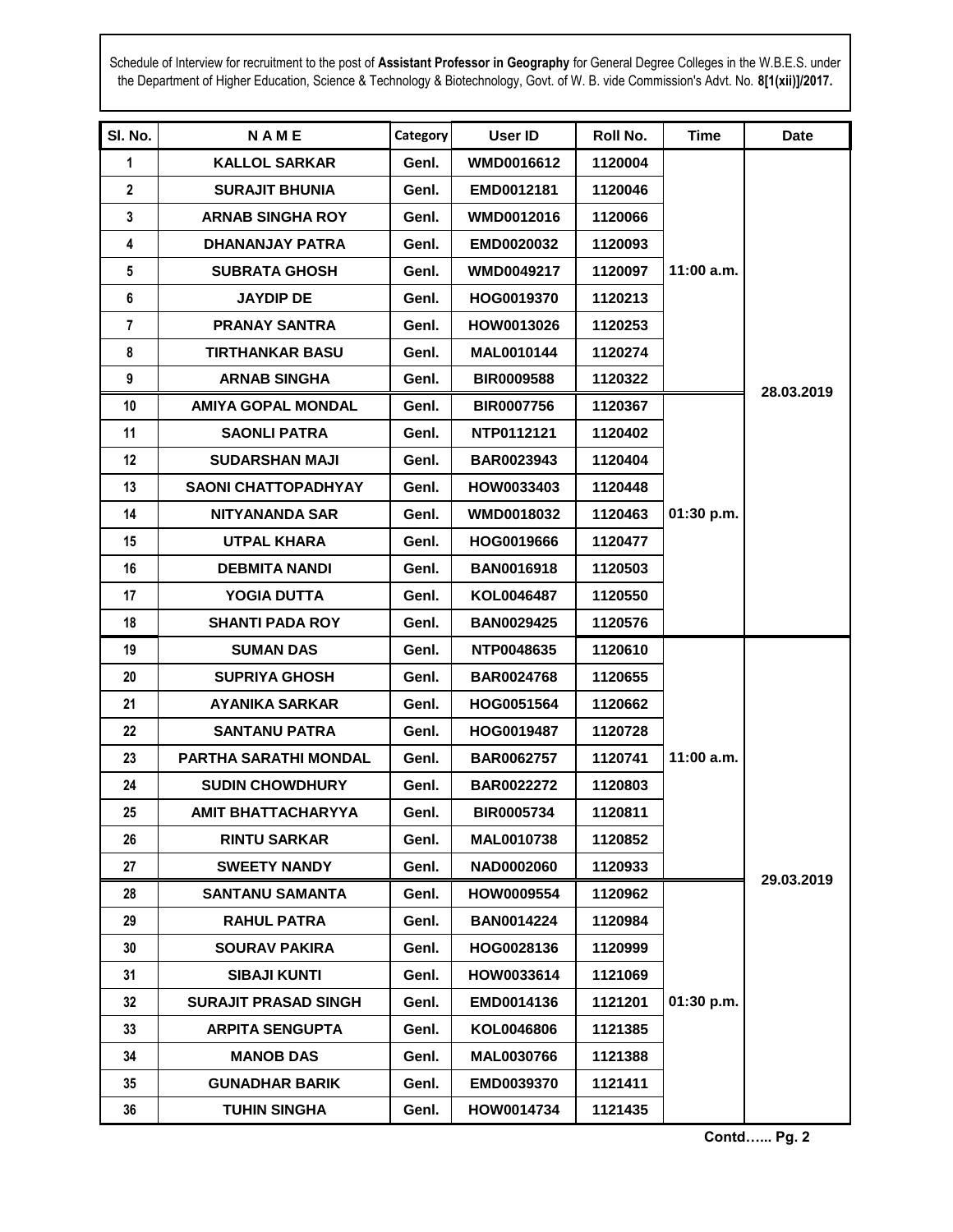| SI. No. | <b>NAME</b>                     | <b>Category</b> | User ID           | Roll No. | Time         | <b>Date</b> |
|---------|---------------------------------|-----------------|-------------------|----------|--------------|-------------|
| 37      | <b>BINOY CHOWDHURY</b>          | Genl.           | <b>BAN0009640</b> | 1121541  |              |             |
| 38      | <b>SAHIN KHADIM</b>             | <b>OBC-A</b>    | <b>NAD0027486</b> | 1120016  |              |             |
| 39      | <b>MD HAFIJUL HAQUE</b>         | <b>OBC-A</b>    | <b>BIR0023744</b> | 1120107  |              |             |
| 40      | <b>ACHINTYA PANDIT</b>          | <b>OBC-A</b>    | <b>BAR0020205</b> | 1120187  |              |             |
| 41      | <b>SK MAFIZUL HOSSAIN</b>       | <b>OBC-A</b>    | HOG0050967        | 1120221  | 11:00 a.m.   | 01.04.2019  |
| 42      | <b>FIRDOUSI RAHAMAN SIDDIKA</b> | <b>OBC-A</b>    | <b>BIR0006998</b> | 1120366  |              |             |
| 43      | <b>TARIKUL ISLAM</b>            | <b>OBC-A</b>    | <b>MUR0003256</b> | 1120405  |              |             |
| 44      | <b>MD JUBER ALAM</b>            | <b>OBC-A</b>    | <b>MAL0015005</b> | 1120615  |              |             |
| 45      | <b>SALIM MANDAL</b>             | <b>OBC-A</b>    | SDP0000128        | 1120737  |              |             |
| 46      | <b>ALAMGIR MOLLICK</b>          | <b>OBC-A</b>    | <b>BIR0007846</b> | 1120756  |              |             |
| 47      | <b>SK MOKBUL HOSSAIN</b>        | <b>OBC-A</b>    | HOG0051628        | 1120794  |              |             |
| 48      | <b>HUMAUN KABIR</b>             | <b>OBC-A</b>    | SDP0013629        | 1120868  |              |             |
| 49      | <b>MD AKHTARUL HOQUE</b>        | <b>OBC-A</b>    | MAL0010126        | 1120903  |              |             |
| 50      | <b>WOHEEUL ISLAM</b>            | <b>OBC-A</b>    | <b>MUR0038475</b> | 1120909  | 01:30 p.m.   |             |
| 51      | <b>SAHIDUL KARIM</b>            | <b>OBC-A</b>    | <b>BAN0010478</b> | 1120925  |              |             |
| 52      | <b>HUMAYUN SARKAR</b>           | <b>OBC-A</b>    | SDP0003484        | 1121044  |              |             |
| 53      | <b>MD BABOR ALI</b>             | <b>OBC-A</b>    | MAL0030573        | 1121155  |              |             |
| 54      | <b>MEHEDI HASAN MANDAL</b>      | <b>OBC-A</b>    | NAD0027415        | 1121229  |              |             |
| 55      | <b>MASHIHUR RAHAMAN</b>         | <b>OBC-A</b>    | NTP0049411        | 1121315  |              |             |
| 56      | <b>MD NASIBUL HOQUE</b>         | <b>OBC-A</b>    | MAL0010279        | 1121327  |              |             |
| 57      | <b>AMJED MONDAL</b>             | <b>OBC-A</b>    | NTP0049668        | 1121524  |              |             |
| 58      | <b>SK AKHER</b>                 | <b>OBC-A</b>    | NTP0112952        | 1121528  |              |             |
| 59      | <b>MD HASAN ASKARI</b>          | <b>OBC-A</b>    | MAL0010226        | 1121652  | $11:00$ a.m. |             |
| 60      | <b>SK AMANUR MONDAL</b>         | <b>OBC-A</b>    | BAR0025454        | 1121699  |              | 02.04.2019  |
| 61      | <b>IMAN SK</b>                  | <b>OBC-A</b>    | NAD0027207        | 1121721  |              |             |
| 62      | <b>SOURAV DEY</b>               | OBC-B           | COB0026432        | 1120008  |              |             |
| 63      | <b>UJJWAL BHANDARI</b>          | OBC-B           | STP0064134        | 1120152  |              |             |
| 64      | <b>SUDIP KARMAKAR</b>           | <b>OBC-B</b>    | NTP0022689        | 1120167  |              |             |
| 65      | <b>SOUMITRA DAS</b>             | <b>OBC-B</b>    | HOG0020049        | 1120220  |              |             |
| 66      | <b>DIPENDU PAL</b>              | OBC-B           | BIR0010088        | 1120233  | 01:30 p.m.   |             |
| 67      | <b>ATASHI ROY</b>               | $OBC-B$         | STP0064189        | 1120238  |              |             |
| 68      | <b>SAGAR GHOSH</b>              | <b>OBC-B</b>    | HOG0051402        | 1120332  |              |             |
| 69      | <b>SUDIP BERA</b>               | OBC-B           | WMD0017044        | 1120379  |              |             |
| 70      | <b>MEGHDUT SHOW</b>             | OBC-B           | WMD0018312        | 1120489  |              |             |
| 71      | <b>TANUSRI SEN</b>              | OBC-B           | JAL0024534        | 1120552  |              |             |
| 72      | <b>JIT BISWAS</b>               | OBC-B           | NAD0020505        | 1120584  |              |             |

**Contd…... Pg. 3**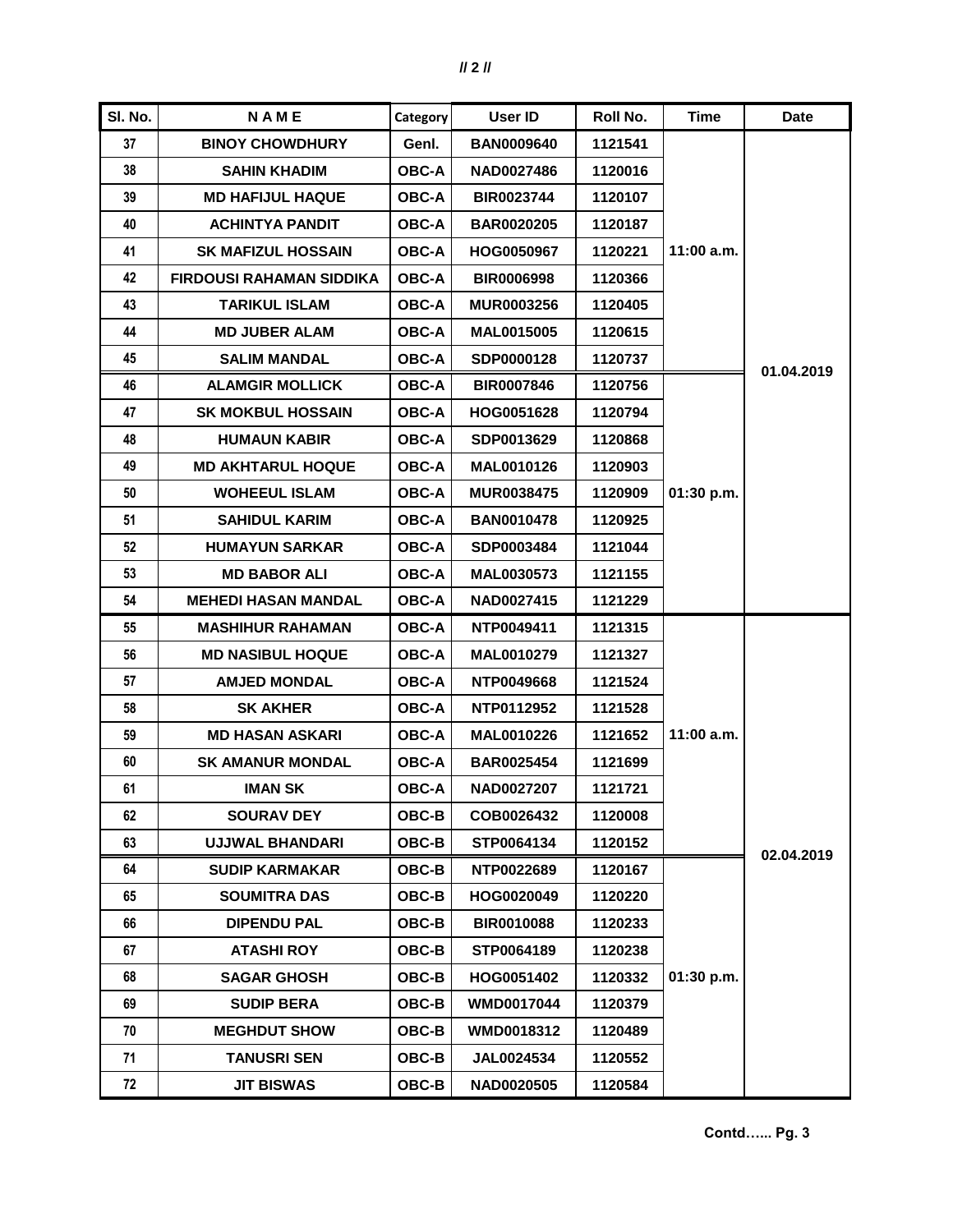| Sl. No. | <b>NAME</b>                   | Category     | User ID           | Roll No. | Time         | Date       |
|---------|-------------------------------|--------------|-------------------|----------|--------------|------------|
| 73      | <b>AMIYA BASAK</b>            | OBC-B        | COB0026697        | 1120727  |              |            |
| 74      | <b>SHYAM SUNDER THAKUR</b>    | <b>OBC-B</b> | NDP0016732        | 1120740  |              |            |
| 75      | <b>ABHIJIT PAUL</b>           | OBC-B        | NTP0101263        | 1120861  |              |            |
| 76      | <b>AMRITA BISWAS</b>          | OBC-B        | NDP0015738        | 1120941  |              |            |
| 77      | <b>PINKI GHOSH</b>            | OBC-B        | NTP0049424        | 1120971  | $11:00$ a.m. |            |
| 78      | <b>KOUSHIK ROUTH</b>          | <b>OBC-B</b> | <b>BAN0006643</b> | 1121068  |              |            |
| 79      | <b>PAYEL KUNDU</b>            | <b>OBC-B</b> | <b>BAN0009288</b> | 1121092  |              |            |
| 80      | <b>SRIKRISHNA SARKAR</b>      | OBC-B        | <b>NAD0029882</b> | 1121095  |              |            |
| 81      | UTTAM KUMAR ROY               | OBC-B        | COB0011112        | 1121140  |              | 03.04.2019 |
| 82      | <b>DIPMALYA KARMAKAR</b>      | <b>OBC-B</b> | NTP0062884        | 1121231  |              |            |
| 83      | <b>SHILPA GHOSH</b>           | <b>OBC-B</b> | <b>BAR0063026</b> | 1121291  |              |            |
| 84      | <b>JAYASHREE KARMAKAR</b>     | <b>OBC-B</b> | <b>BAN0014468</b> | 1121422  |              |            |
| 85      | <b>RABIN KARMAKAR</b>         | <b>OBC-B</b> | <b>PUR0005339</b> | 1121578  |              |            |
| 86      | <b>SUDIPTA GAYEN</b>          | <b>SC</b>    | <b>STP0004565</b> | 1120007  | 01:30 p.m.   |            |
| 87      | <b>ALOK ROY</b>               | <b>SC</b>    | SDP0013604        | 1120041  |              |            |
| 88      | <b>RAHUL BISWAS</b>           | <b>SC</b>    | NTP0111941        | 1120108  |              |            |
| 89      | <b>MUKESH KUMAR MONDAL</b>    | <b>SC</b>    | STP0003738        | 1120128  |              |            |
| 90      | AMIT SARKAR                   | <b>SC</b>    | NTP0049466        | 1120144  |              |            |
| 91      | <b>ASISH SAHA</b>             | SC           | <b>BAR0062395</b> | 1120150  |              |            |
| 92      | <b>TUHIN SUBHRA MONDAL</b>    | <b>SC</b>    | <b>EMD0013416</b> | 1120281  |              |            |
| 93      | <b>SOUGATA MAJI</b>           | <b>SC</b>    | <b>BAR0062504</b> | 1120390  |              |            |
| 94      | <b>SOUMIK DAS</b>             | <b>SC</b>    | COB0015888        | 1120425  |              |            |
| 95      | <b>UDAY DAS</b>               | <b>SC</b>    | COB0022281        | 1120450  | $11:00$ a.m. |            |
| 96      | <b>CHANDRA SHEKHAR SARKAR</b> | SC           | NTP0112182        | 1120480  |              |            |
| 97      | <b>RITUPARNA BISWAS</b>       | <b>SC</b>    | STP0064310        | 1120507  |              |            |
| 98      | <b>RAJIB TARANI DAS</b>       | SC           | SDP0013444        | 1120527  |              |            |
| 99      | <b>SUBRATA MONDAL</b>         | SC           | SDP0013560        | 1120547  |              | 04.04.2019 |
| 100     | <b>RAJESH MONDAL</b>          | SC           | <b>BAN0010904</b> | 1120604  |              |            |
| 101     | <b>SUKANTA SAHA</b>           | SC           | <b>BIR0023859</b> | 1120713  |              |            |
| 102     | <b>KHAGEN ROY</b>             | SC           | COB0008789        | 1120754  |              |            |
| 103     | <b>PROSANJIT MALLICK</b>      | SC           | <b>BAR0024333</b> | 1120769  |              |            |
| 104     | <b>HRISHIKESH PRAMANIK</b>    | SC           | COB0016524        | 1120889  | 01:30 p.m.   |            |
| 105     | <b>ASIT HAZRA</b>             | <b>SC</b>    | <b>WMD0016464</b> | 1120916  |              |            |
| 106     | <b>JAYATRA MANDAL</b>         | <b>SC</b>    | KOL0046783        | 1121030  |              |            |
| 107     | <b>MITHU HALDER</b>           | SC           | STP0027390        | 1121066  |              |            |
| 108     | <b>MOUSUMI GHOARI</b>         | SC           | <b>WMD0049527</b> | 1121067  |              |            |